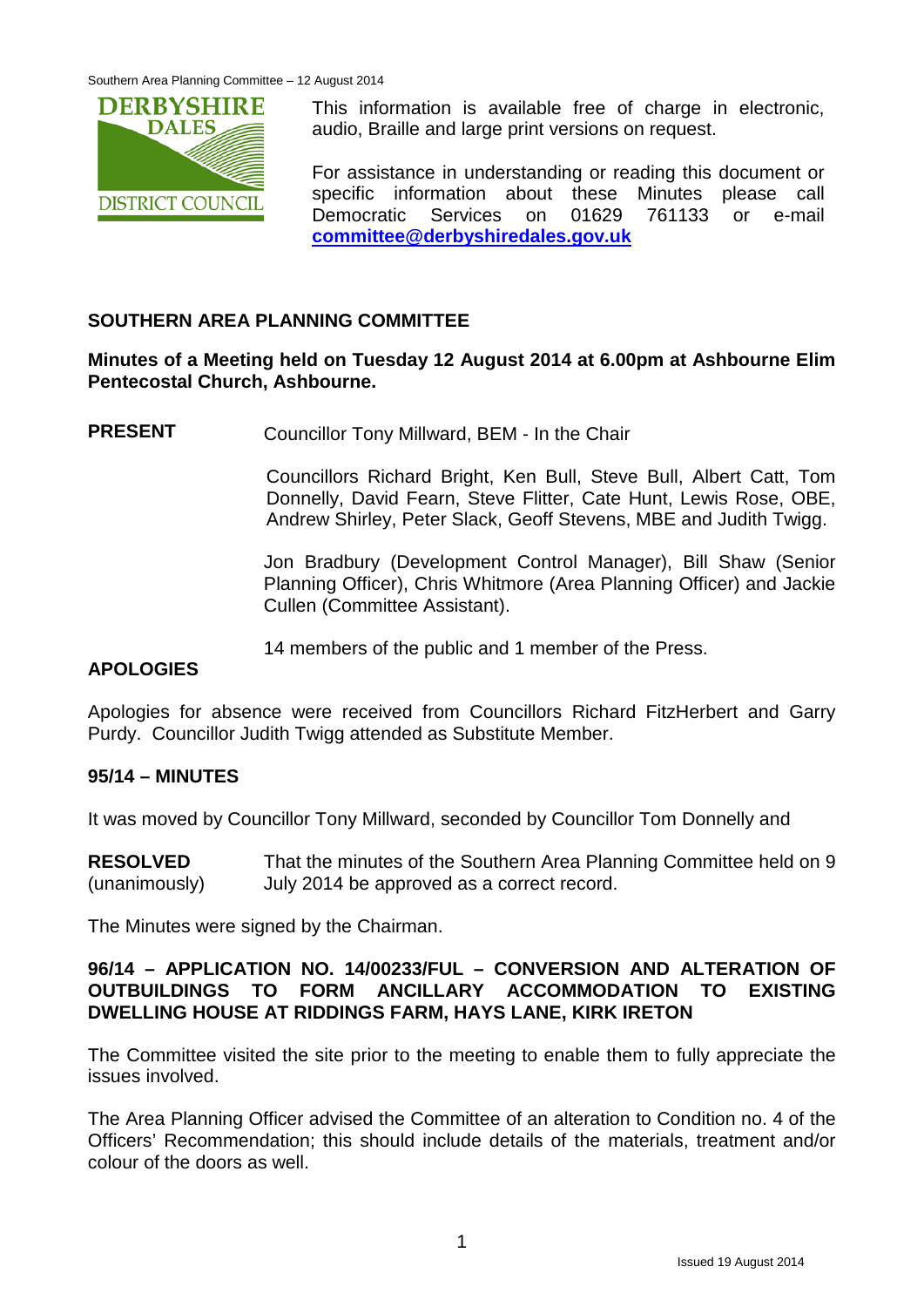It was moved by Councillor Richard Bright, seconded by Councillor David Fearn and

**RESOLVED** (unanimously) That planning permission be granted subject to the conditions set out in the report, including the alteration to Condition 4 as above, with an additional condition as follows:-

> Prior to the commencement of development, details of the roofing materials shall be submitted to and approved in writing by the Local Planning Authority. The roof shall then be installed in accordance with the approved details and so retained.

#### **97/14 - APPLICATION NO. 14/00351/FUL – SINGLE STOREY EXTENSION AT STONEYCROFT MANOR, MAIN STREET, KNIVETON**

The Committee visited the site prior to the meeting to enable them to fully appreciate the issues involved.

It was moved by Councillor Peter Slack, seconded by Councillor Albert Catt that planning permission be refused for the reasons stated in the report.

However, due to concerns about the safeguarding of the mature Beech tree on site, an amendment was moved by Councillor Lewis Rose, seconded by Councillor Geoff Stevens, and

**RESOLVED** That the application be deferred to allow further time for Officers to negotiate with the Applicants regarding the safeguarding of the Beech tree based on its close proximity with the proposed extension.

| Voting:     |   |
|-------------|---|
| For         | 7 |
| Against     | 6 |
| Abstentions |   |

This then became the substantive motion and it was moved by Councillor Lewis Rose, seconded by Councillor Geoff Stevens and

**RESOLVED** That the application be deferred to allow further time for Officers to negotiate with the Applicants regarding the safeguarding of the Beech tree based on its close proximity with the proposed extension.

| Voting:     |   |
|-------------|---|
| For         | 7 |
| Against     | 6 |
| Abstentions | 1 |

The Chairman declared the motion carried.

#### **98/14 - APPLICATION NO. 14/00138/FUL – ERECTION OF 5 DWELLINGS AT TOWN END FARM, CLIFTON**

Councillor David Fearn left at 6.18pm prior to discussion of this item.